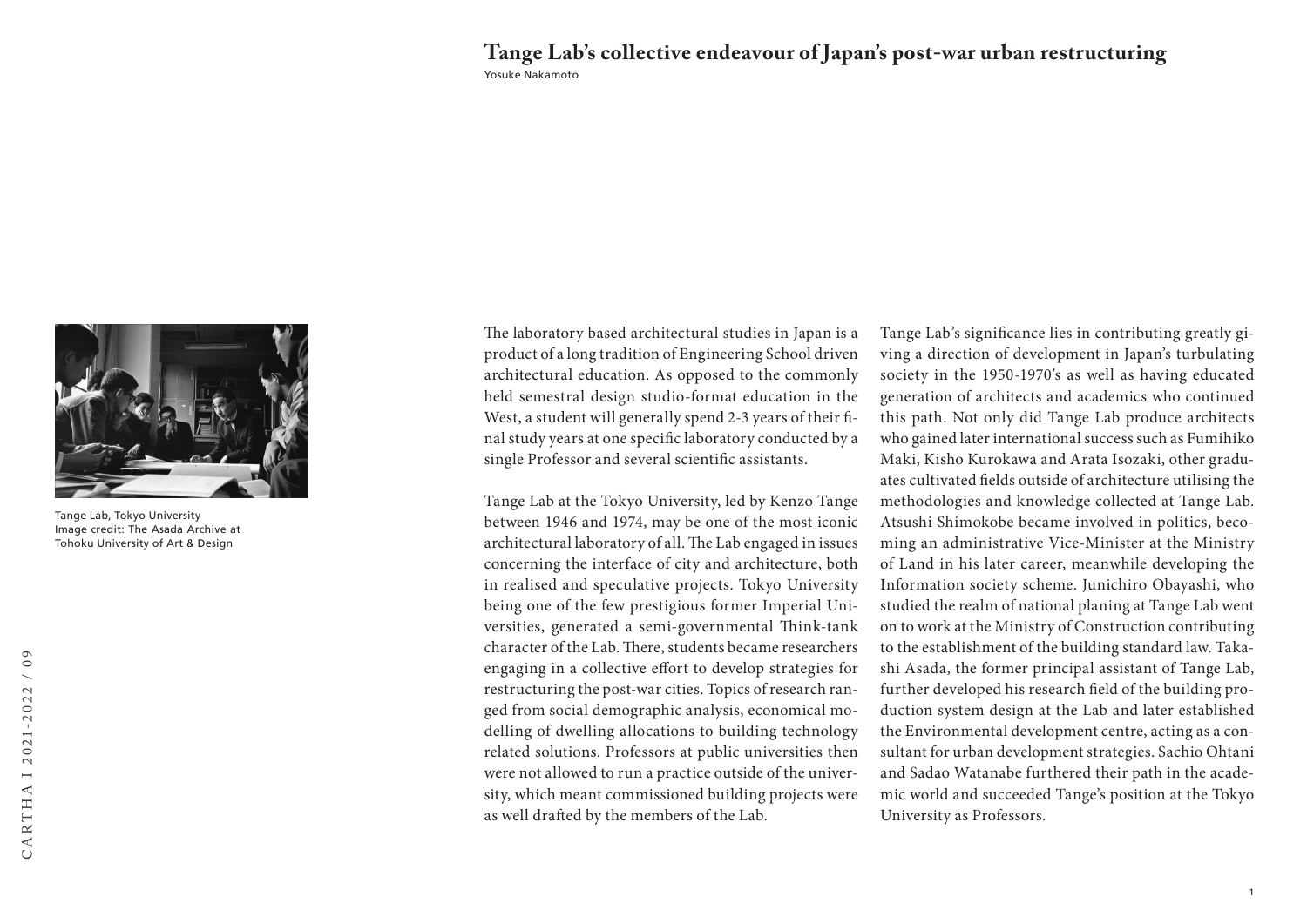

Distribution of the industry in Tokyo metropolitan area, Akira Konno (Tange Lab), 1967

3. Kuan, Seng and Lippit, Yukio, Kenzo Tange: Architecture of the world, 2012, Lars Müller Publishers, p.20

2. Toyokawa, p.86

1. Toyokawa, Saikaku, Architectural Theories and Practice by Kenzo Tange Laboratory, 2012, Ohmsha, p.26 Amongst many topics of research, the research on Urban core and Architectural core draws an exemplary instance highlighting the Think-tank character of the Lab. The set of researches and realised projects presents a wide range of multidisciplinary contribution by the students over generations between the 1950's-1970's, drawing visions for ever growing postwar centralised cities. Beginning from the postwar wounded state, Japan has gone through a period of rapid economic growth and an accelerating increase in population during this period. It was followed by the Income Doubling Plan launched by the then Prime Minister Hayato Ikeda in 1960 and Comprehensive National Development Plan implemented by the government in 1962, that defined the directions of constructing industrial zones, infrastructure for housing, cities and roads.

When Tange Lab was commissioned later by Japan's northernmost fisherman's town of Wakkanai for an urban planning study in 1951, existing knowledge of the Lab such as the statistical analysis regarding labor productivity by Obayashi and distributional analysis of urban industrial zones undertaken by Shimokobe were applied. Having set the increment of income and quality of life as the main scope, the team concluded to construct an urban centre, that would serve the urban dialectic of dwelling and production.<sup>1</sup>

The notion of "outward expansion of residential areas" and "the growth of the urban centres" was further elaborated, while Tange worked on his Doctoral Thesis "Urban regional structure and architectural form (1959)" whose sub-categories were supported by individual thesis of the students at the Tange Lab. One chapter of the dissertation dealt specifically with the concept of Core and Sphere, in which Tange analysed how suburban areas of post war Tokyo expanded outwards to the periphery, meanwhile operational spaces clustered in the urban centre triggered by the development of the tertiary industry.2

The Urban core analysis in this chapter was tackled through 4 stages of analysis covered at the Lab: 1. measurement of the degree of separation between place of work and dwelling; 2. distribution of land use pattern; 3. transport network of Tokyo; 4. relationship between vehicular, pedestrian traffic and parking facilities.<sup>3</sup> Statistical modelling of the commuting patterns as well as statistical analysis between the vehicle traffic density and the floor area ratio of the city were undertaken by the students.

In order to tackle accompanying issues of highly concentrated urban centres and nonetheless aiming for an organic synthesis of the city and the architecture, Tange Lab worked simultaneously on the conceptualisation of the Architectural core. The development history of highrise American office buildings as well average profitability per surface area of the existing Japanese skyscrapers were studied by members of the Lab such as Maki and Isozaki in order to develop a new prototype for Japanese office buildings. Based on previous research done by the Lab, Asada modelled the optimised open spaces, parking areas and floor area ratio of high rise district derived by the vehicle traffic quantity, which laid foundation of the later development of West- Shinjuku high rise district.

The collective effort lead to Tange Lab's successful former Tokyo Metropolitan Government Building competition proposal in 1952. Here, a concentrated central core system was developed containing vertical circulation, facilities and seismic shear walls, securing uninterrupted column-less office spaces. A pioneering instance of a steel-reinforced concrete office building with an earthquake-resistant central core resulted through a collaboration with a structural engineer Kiyoshi Muto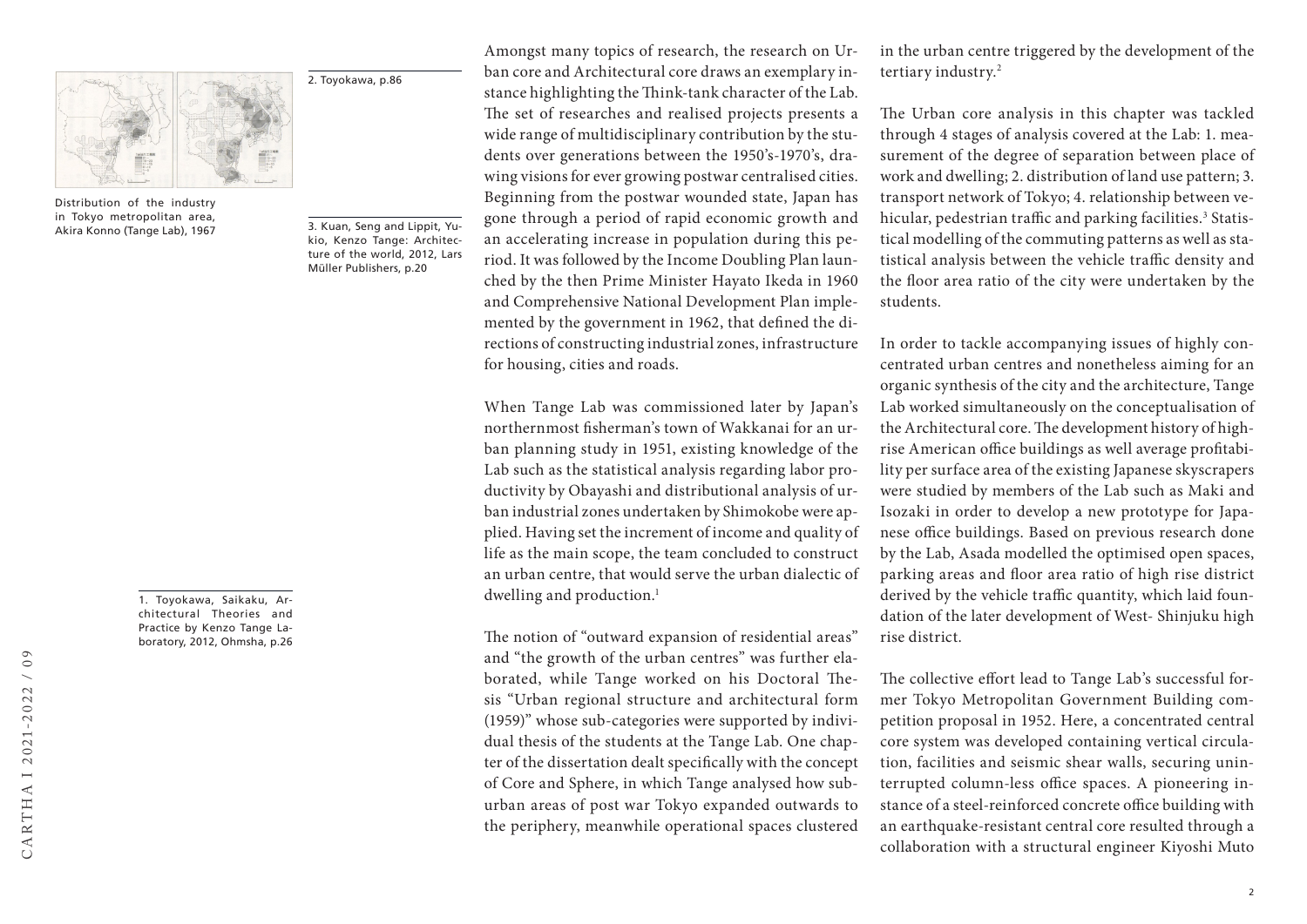





Core of Tokyo Metropolitan Government Building, 1952

5. Koolhaas, Rem and Obrist, Hans Ulrich, Project Japan: Metabolism Talks, 2011, Tachen, p.284 6. Koolhaas & Obrist, p.680 and it is regarded as a model for later development of high rise buildings in Tokyo.

The Architectural core was further rationalised on the occasion of building Kagawa Prefectural Government Building, integrating the structural and mechanical system by means of the Tange module, a collective language developed in the Lab through trials and errors of various projects aiming to unify the scale of urban planning up until the furnishing of the building.4

Tange Lab's Plan for Tokyo 1960 emerged as the waterfront landfill development on Tokyo Bay came into public discussion in the midst of accelerating population increment and necessity for more housing in the city. The previous two Core schemes were synthesised and developed further in this project, which built a linear spine consisting of multiple transportation layers simultaneously entailing commercial, office and residential zones across Tokyo to Kisarazu over the 80 km distance of Tokyo Bay. The scheme was largely publicised as Tange held a programme on national television channel on the first of January in 1961 to present the project as well as a story was covered by a mass weekly magazine Weekly Asahi.5

While working collectively on an urban model that was adaptable to forthcoming growth of the population and the tertiary industry, young members of Tange Lab contributed greatly in developing each aspect of the scheme. Kurokawa developed the Cycle transportation system, organically integrating different modes and velocity of transportation together with the buildings. Isozaki developed the Joint core system, distributing exposed vertical cores containing elevators and mechanical facilities and spanning office units in-between. Though the financial and structural feasibility was casted doubt and

the project essentially remained an utopian project, the radical idea addressing the imminent issues of the capital coupled with architectural solutions gained support from those outside of the field of architecture. Although not literally transcribed by Plan for Tokyo 1960, the span of Tokyo Bay was then connected by the transportation bridge-tunnel Tokyo Bay Aqualine many decades later in 1997 and waterfront landfill districts with high density along Tokyo Bay such as Toyosu and Urayasu were developed.

Following the Tokyo Olympics in 1964 reflecting on its related infrastructural investment and anticipating for the information oriented society, Tange Lab updates and explodes the Plan for Tokyo 1960 into the visionary project Tokaido Megalopolis (1964-1971). It draws a cross-national network system connecting the Japanese Archipelago through the strengthened industrial axis between the metropoles Tokyo - Nagoya - Osaka, creating a central nervous system. Layers of energy network, information network and recreational area network were mapped above projected transportation networks and industrial hubs. The research was financed by the prime minister's office during the regime of Eisaku Sato as a commissioned proposal for "visions for the 21st century." 6

As we enter the 1970's, the air surrounding the growth orientated planning of Tange Lab changes. Kakuei Tanaka, who comes from a humble provincial background came into the position of prime minister by the manifesto of Plan for Remodelling the Japanese Archipelago. A decentralisation scheme was promoted using industrial relocation and forming a nationwide network of transportation as well as telecommunication in order to reverse the flow of people, money and goods from megacities to the regions. Tange Lab's vision for con-

執務室 Core of Kagawa Prefectural Government Building, 1958

排気